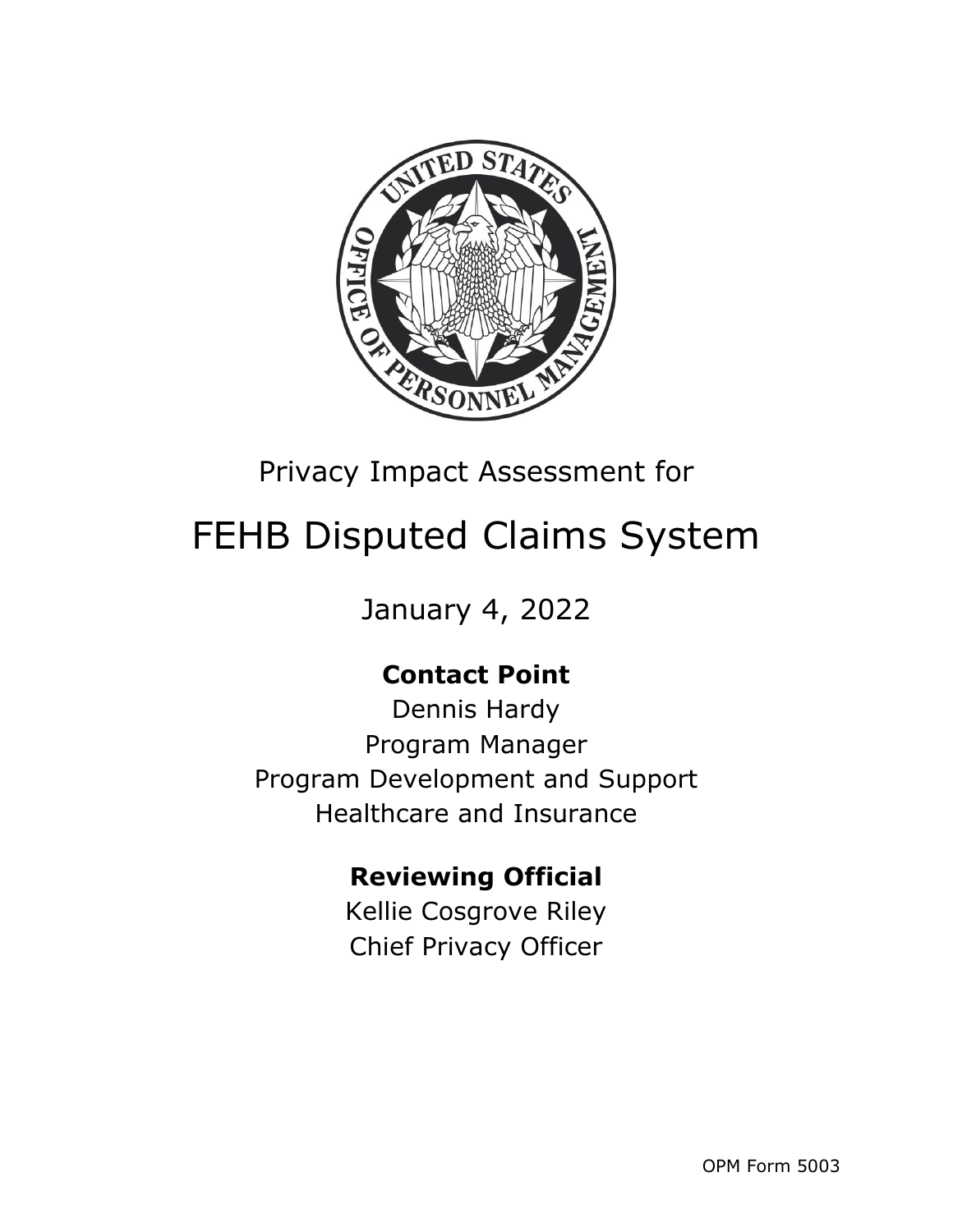



### **Abstract**

The Federal Employees Health Benefits Disputed Claims (FDC) System enables the Office of Personnel Management (OPM) Healthcare and Insurance office to collect and process requests made by covered individuals (or their authorized representatives) to review denials of healthcare claims, known as disputed claims, by Federal Employees Health Benefits (FEHB) Program plans. The FDC System also enables the collection and processing of complaints that OPM receives about the FEHB Program, Carriers, or plans. This Privacy Impact Assessment is being conducted because the FDC System collects, maintains, and disseminates personally identifiable information about individuals who receive health insurance through the FEHB Program to process disputed claims and complaints.

### **Overview**

The Federal Employees Health Benefits Disputed Claims (FDC) System enables the Office of Personnel Management (OPM) Healthcare and Insurance office to collect and process requests made by covered individuals (or their authorized representatives) to review denials of healthcare claims, known as disputed claims, by Federal Employees Health Benefits (FEHB) Program plans. The FDC System also enables the collection and processing of complaints that OPM receives about the FEHB Program, Carriers, or plans.

The FEHB Program is the largest employer-sponsored group health insurance program in the world, covering approximately 8.2 million Federal employees, U.S. Postal employees, annuitants, former employees, former spouses, and other eligible individuals, and their eligible family members. The FEHB Program offers over 270 health plan choices by FEHB Carriers, who contract with OPM to offer these plans.

Pursuant to regulation, each FEHB Carrier adjudicates claims filed under their respective plans. All health benefits claims must be submitted initially to the covered individual's FEHB Carrier. If the Carrier denies all or part of a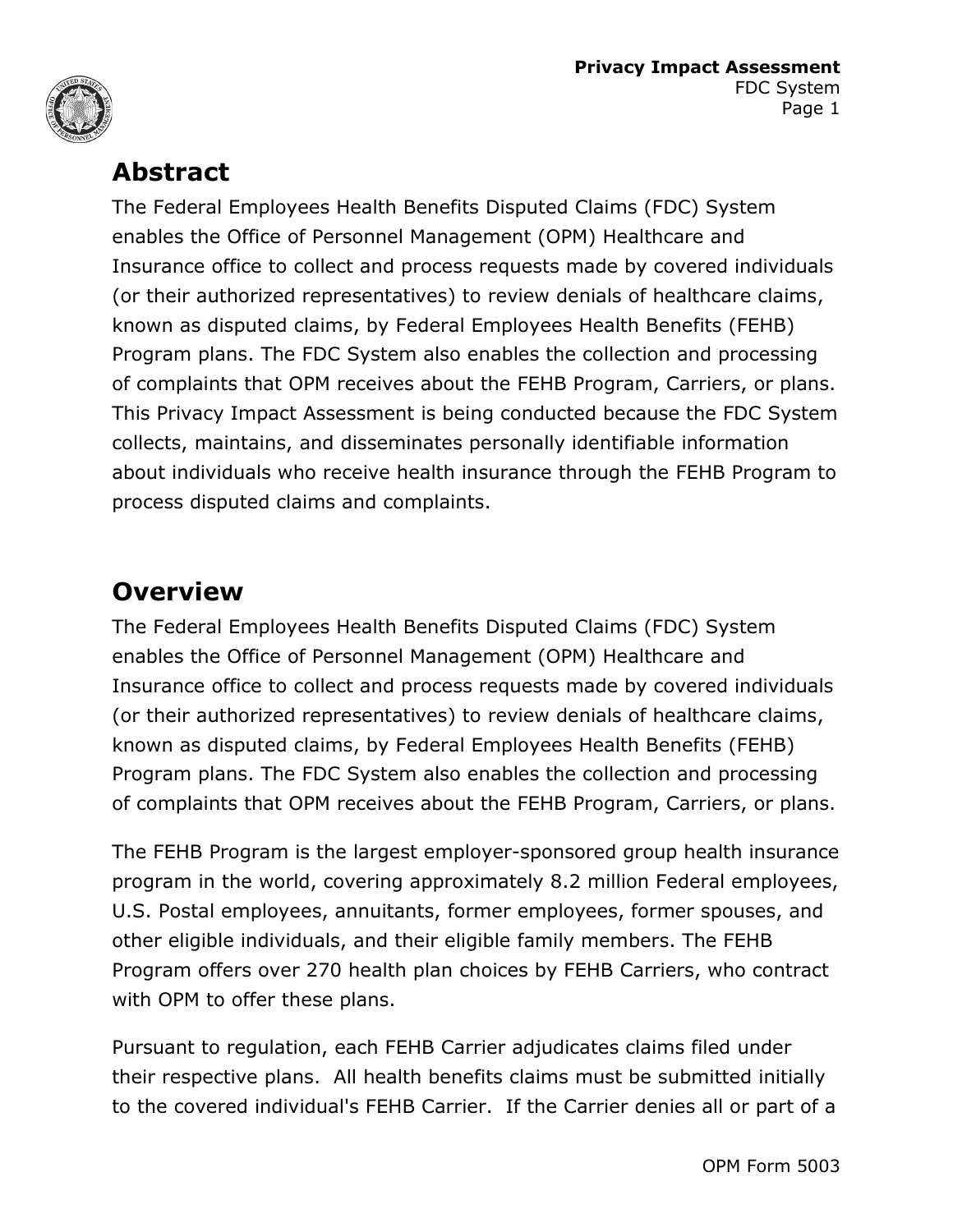

claim, the covered individual may ask the Carrier to reconsider its denial. If the Carrier affirms its denial or fails to respond, the covered individual (or their authorized representative) may ask OPM to review the claim. A covered individual must exhaust both the Carrier and the OPM review processes before seeking judicial review of the denied claim.

OPM Disputed Claims staff in Healthcare and Insurance use the FDC System to receive, store, process, and track disputed claims received by OPM from covered individuals or their authorized representatives. The individual or their authorized representative submits identifying information and information about the claim denial they are disputing; in addition, OPM Disputed Claims staff may obtain additional information from the relevant carrier and obtain an advisory opinion from an Independent Medical Reviewer. This information is used by OPM Disputed Claims staff to review the covered individual's disputed claim and determine if it was properly adjudicated. This review and determination may result in OPM requiring the FEHB plan to adjust the claim. In processing the disputed claim, OPM Disputed Claims staff use the system to communicate with and send information to and receive information from the FEHB plan that denied the claim and, where a question of medical necessity is raised, an Independent Medical Reviewer under contract to OPM.

In addition to processing disputed claims, the FDC System is also used to collect and maintain information related to complaints received by OPM about the FEHB Program, Carriers, or plans, including complaints related to surprise billing. These complaints are received from a variety of sources including covered individuals, health care providers, Congress, the Department of Health and Human Services or other Federal agencies. The complaints, any records received or developed by OPM related to investigating the complaints, and OPM's responses to the complaints are collected and stored in the FDC System.

The FDC System acts as a tracking system to facilitate OPM's resolution of disputed claims and complaints in a timely fashion. The system is also used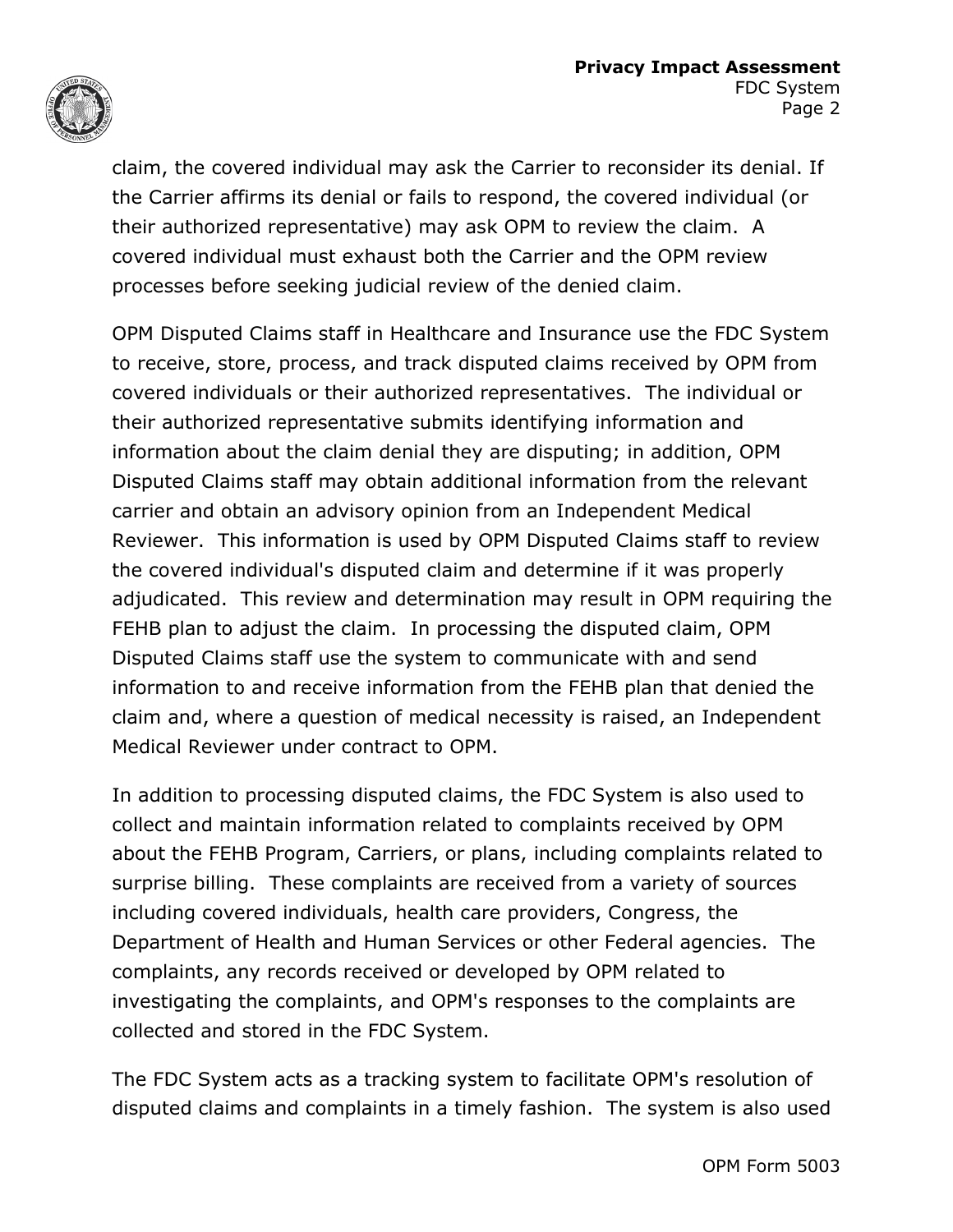

to create and maintain the administrative record for use if the FEHB covered individual seeks judicial review of OPM's decision. OPM also uses the system internally to evaluate FEHB plan compliance with the plan brochure and the contract and to evaluate and improve FEHB Program benefits and processes.

The FDC System is a sub-application with the Multi-State Program Plan Portal (MSPP) information technology boundary and resides on the MSPP hardware infrastructure, also operated by OPM HI. However, the FDC System is separate in operation and functionality from the MSPP.

### **Section 1.0. Authorities and Other Requirements**

#### **1.1. What specific legal authorities and/or agreements permit and define the collection of information by the project in question?**

OPM's authority to oversee the FEHB Program is found in 5 U.S.C. Chapter 89 and 5 C.F.R. part 890, generally. More specifically, 5 C.F.R. 890.105 authorizes OPM's administration of the disputed claims review process for adverse benefit determinations submitted by FEHB covered individuals and 5 C.F.R. 890.114 addresses OPM's authority to resolve complaints related to surprise billing.

#### **1.2. What Privacy Act System of Records Notice(s) (SORN(s)) apply to the information?**

The records of disputed claims and complaints are currently covered by the OPM/Central-1, Civil Service Retirement and Insurance Records, SORN (OPM/Central-1). OPM is in the process of regrouping the records covered by OPM/Central-1 and the records in this system will be covered by the OPM/Central-27 FEHB Disputed Claims and Complaints SORN, once published in the Federal Register.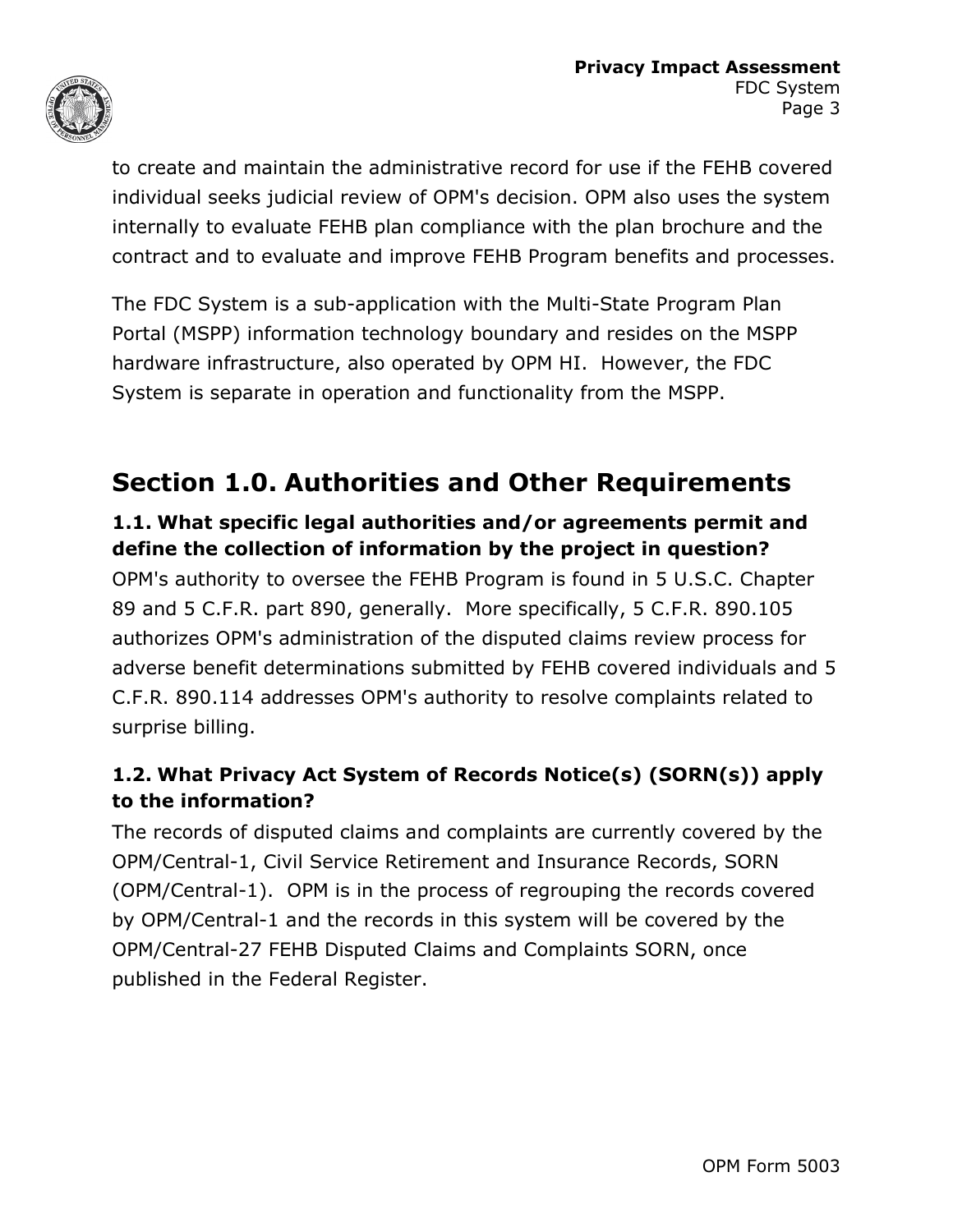

#### **1.3. Has a system security plan been completed for the information system(s) supporting the project?**

Yes. A system security plan was completed as part of the Authorization to Operate process for the MSPP. The ATO will expire in June 2023.

#### **1.4. Does a records retention schedule approved by the National Archives and Records Administration (NARA) exist?**

Currently, the electronic records in the system are not subject to a NARAapproved records schedule. Paper records of disputed claims are retained in accordance with NARA approved schedule NC1-146-77-01 INS 4(b). HI is working with the Agency Records Officer to appropriately schedule all HI records, including the electronic disputed claims and complaints records.

#### **1.5. If the information is covered by the Paperwork Reduction Act (PRA), provide the OMB Control number and the agency number for the collection. If there are multiple forms, include a list in an appendix.**

The information in this system is not collected in a manner that is subject to the PRA.

## **Section 2.0. Characterization of the Information**

#### **2.1. Identify the information the project collects, uses, disseminates, or maintains.**

The FDC System collects requests from FEHB covered individuals or their authorized representatives to review claim denials by FEHB plans. The system also contains records related to complaints received by OPM about the FEHB Program, Carriers, and plans. The information included in these requests and complaints includes, but may not be limited to, the name of the covered individual, the name of the patient, date of birth, home address, phone number, email address, health plan name and Member ID, dates of service under appeal, medical history and diagnosis(es), provider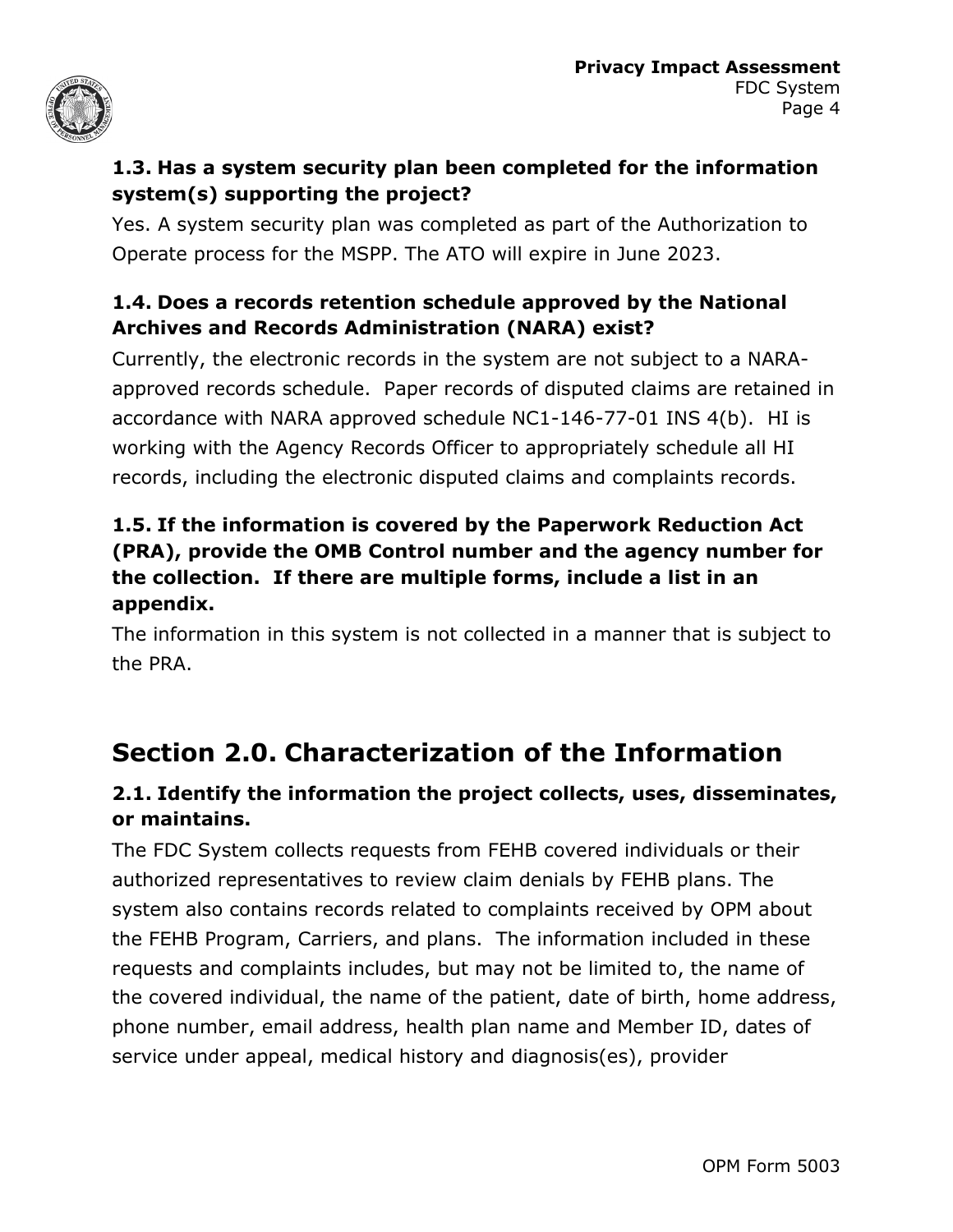

information, FEHB plan communications, and an advisory opinion from an Independent Medical Reviewer.

#### **2.2. What are the sources of the information and how is the information collected for the project?**

The records in the system related to disputed claims are obtained from covered individuals or their authorized representative, FEHB Carriers, and Independent Medical Reviewers. The records in this system related to complaints are obtained from a variety of sources including individuals, health care providers, Congress, the Department of Health and Human Services and other Federal agencies.

Requests for disputed claim review are submitted almost exclusively in hard copy via U.S. Mail or commercial package delivery service; a small number of requests are submitted via email, or, for urgent requests, by fax or by phone. FEHB plans and Independent Medical Reviewers submit information electronically through the FDC System. Complaints are submitted in a variety of ways, including U.S. Mail, email, or phone.

#### **2.3. Does the project use information from commercial sources or publicly available data? If so, explain why and how this information is used.**

OPM Disputed Claims staff use data from commercial or publicly available sources, including Current Procedural Terminology (CPT) Codes (purchased from the American Medical Association annually) and National Drug Codes (NDCs) (publicly available from the Food and Drug Administration). The codes may be included in the documentation sent to OPM by the covered individual/authorized representative and/or the FEHB plan. If internal OPM users document these codes as part of the case record, they are included in the FDC System.

#### **2.4. Discuss how accuracy of the data is ensured.**

The primary purpose of the FDC System is to gather all information relevant to the disputed claim. The clinical information provided by the covered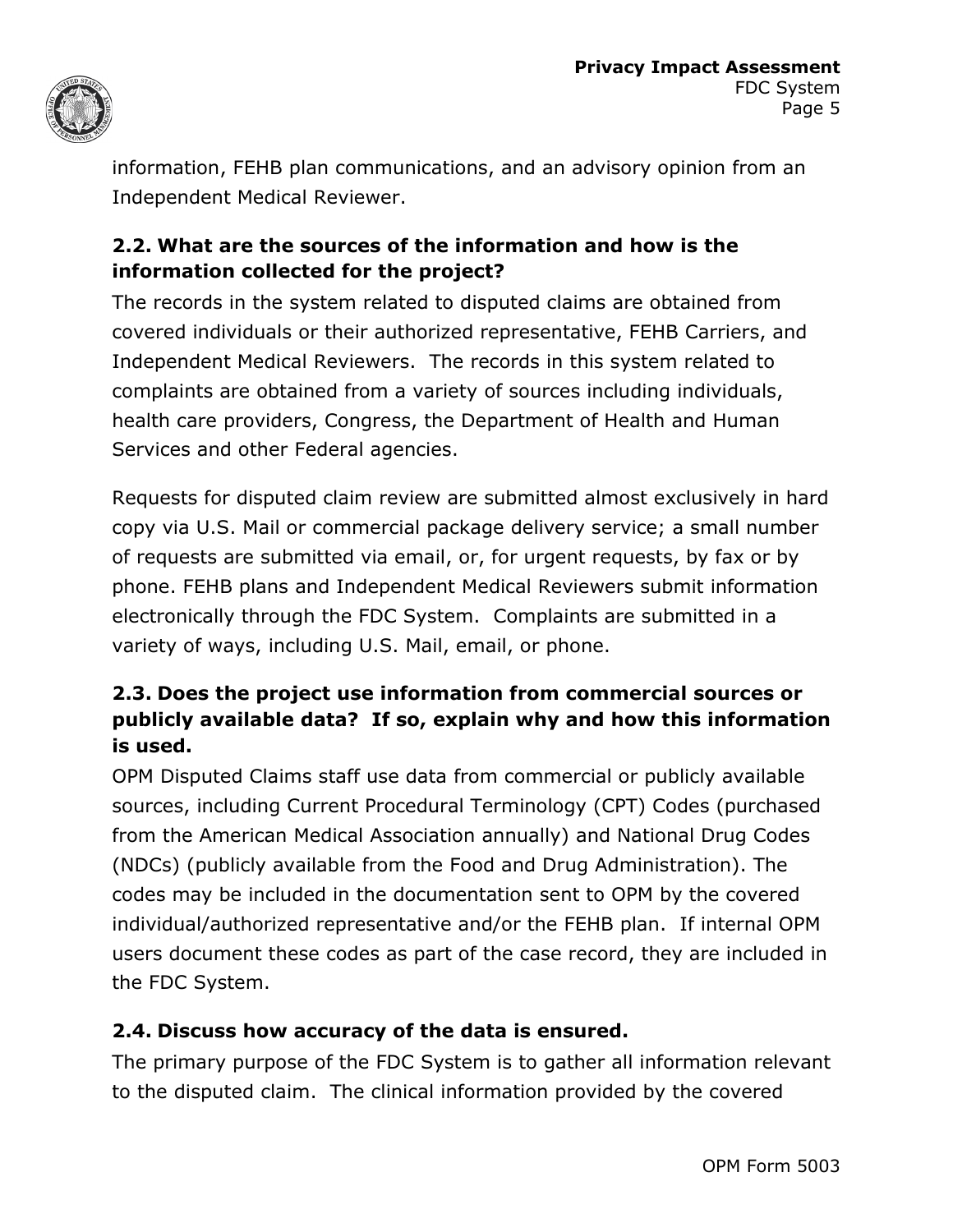

individual or authorized representative is not checked against any other source of information for accuracy. OPM internal users ensure that records requested (such as from FEHB plans) are the records of the covered individual who has filed the dispute and relate to the claim or claims that are the subject of the review.

#### **2.5. Privacy Impact Analysis: Related to Characterization of the Information**

**Privacy Risk**: There is a risk that the FDC System will collect more information than is required for the review of the disputed claim or complaint.

**Mitigation**: This risk is mitigated by the OPM Disputed Claims staff carefully considering what information is needed to review the disputed claim or complaint and seeking only that information from the FEHB plan or the Independent Medical Reviewer. However, the risk cannot be fully mitigated because covered individuals may send information that was not requested by OPM and that OPM does not find relevant to the disputed claim or complaint.

### **Section 3.0. Uses of the Information**

#### **3.1. Describe how and why the project uses the information.**

OPM uses the information in the FDC System to review disputes submitted by FEHB covered individuals or their authorized representatives regarding denied health insurance claims. Each request for a review of a disputed claim is entered into the FDC System via an online portal. Once a complete case file is assembled, a member of the OPM Disputed Claims staff reviews the information and decides whether to uphold or overturn the health plan's original decision. OPM also use the system to gather information related to complaints including documenting the complaint resolution. OPM uses this information as part of its responsibility in administering the FEHB Program.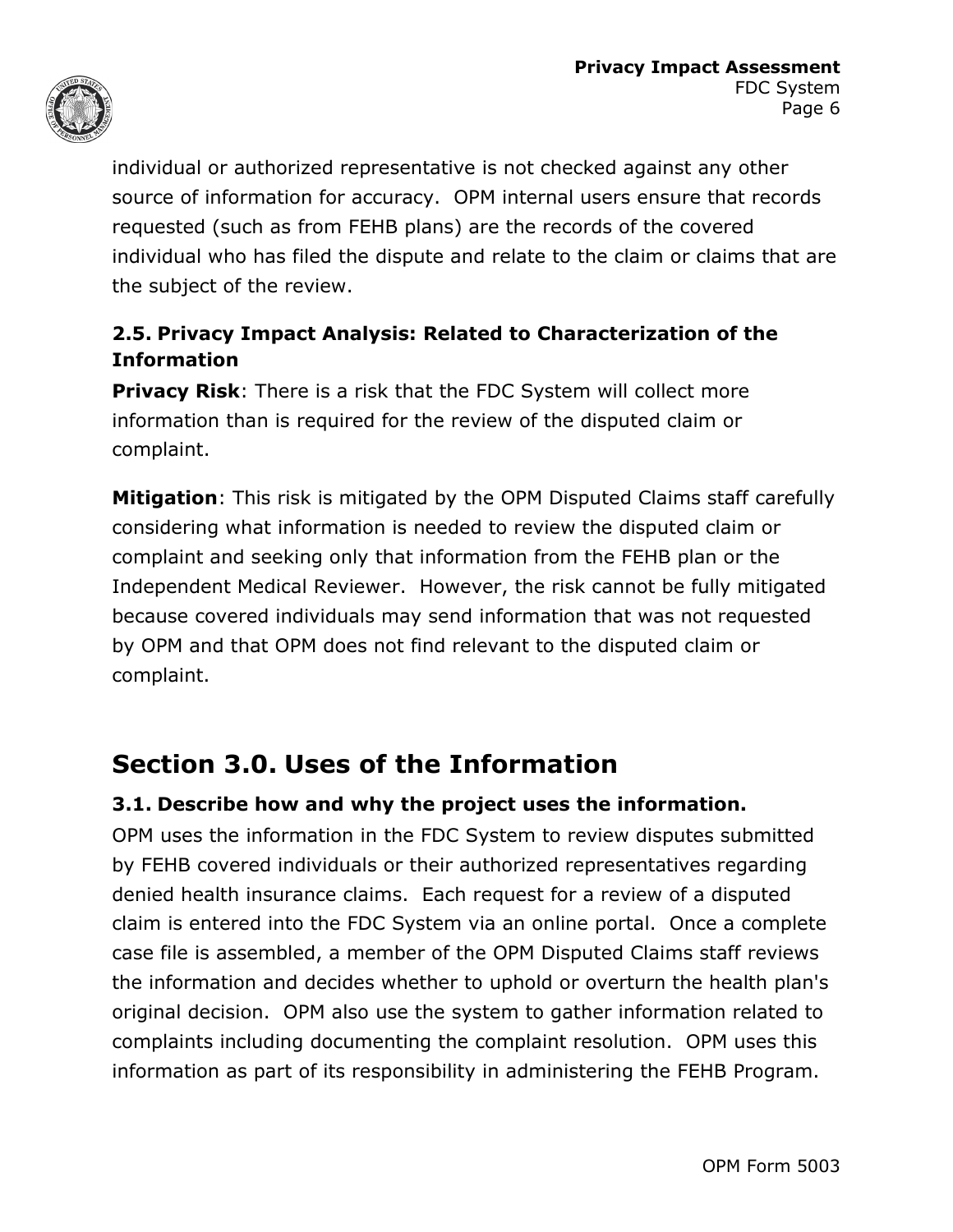

#### **3.2. Does the project use technology to conduct electronic searches, queries, or analyses in an electronic database to discover or locate a predictive pattern or an anomaly? If so, state how OPM plans to use such results.**

No, the FDC System does not use technology to conduct electronic searches, queries, or analyses to discover or locate a predictive pattern or an anomaly.

#### **3.3. Are there other programs or offices with assigned roles and responsibilities within the system?**

No other programs or offices within OPM have roles or responsibilities in the FDC System. The FDC System was developed specifically for OPM HI to manage and gather complete information to decide requests for FEHB disputed claims review.

#### **3.4. Privacy Impact Analysis: Related to the Uses of Information**

**Privacy Risk**: There is a risk that OPM personnel who do not need to know the information in the system will obtain access.

**Mitigation**: This risk is mitigated through the established FDC Standard Operating Procedures and system plans that describe which personnel should be granted access and at what level based on their roles and responsibilities.

**Privacy Risk:** There is a risk that authorized individuals may access information in the system for an unauthorized purpose.

**Mitigation**: This risk is mitigated through defined user roles and access controls which permit authorized users to only access the information they have a need to know for an authorized business purpose.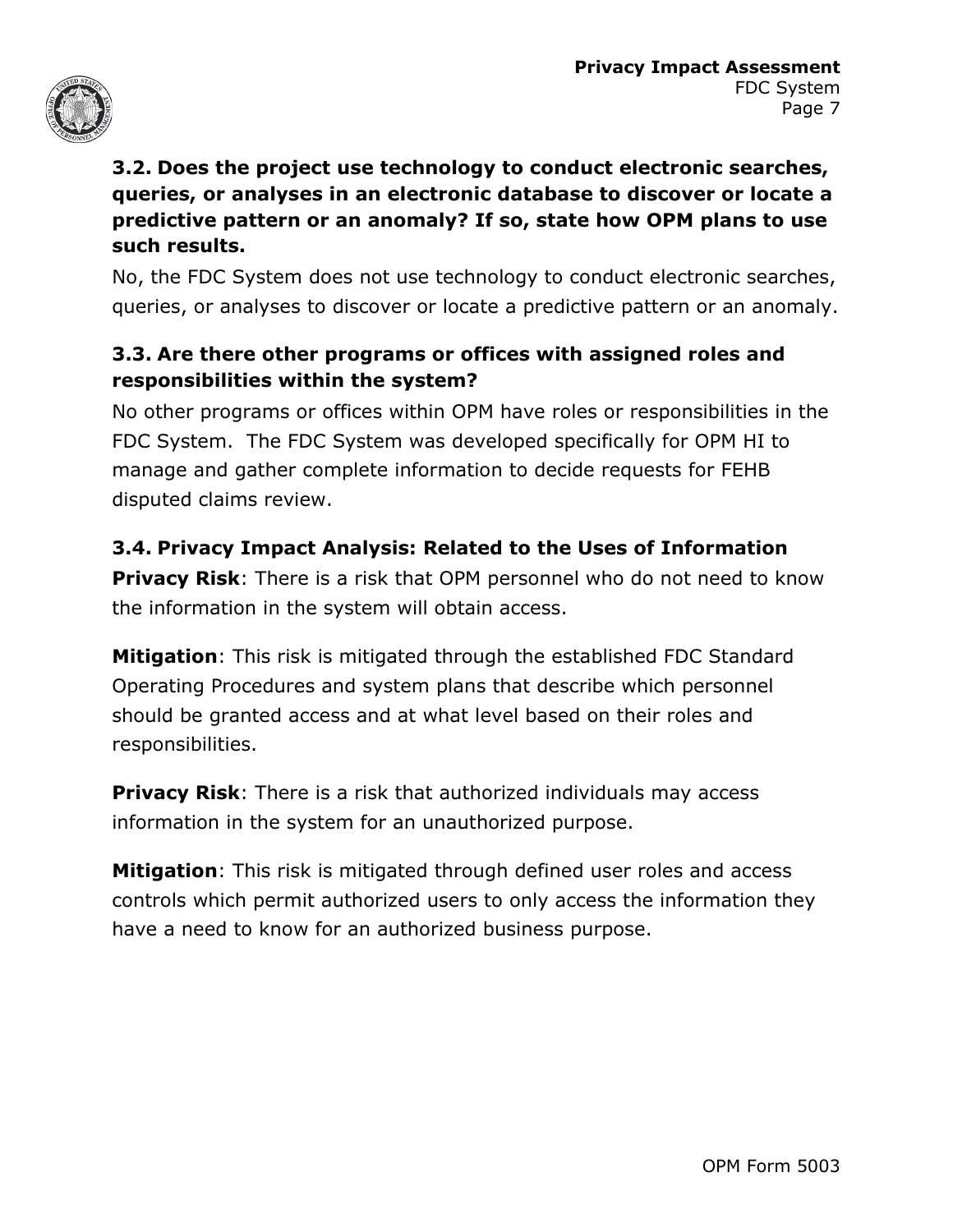

### **Section 4.0. Notice**

### **4.1. How does the project provide individuals notice prior to the collection of information? If notice is not provided, explain why not.**

FEHB covered individuals receive notice of the information collected and how it is used through the FEHB brochure and the OPM website. Covered individuals have access to the FEHB brochure for their chosen health plan; these are maintained on the OPM website and offered to covered individuals in paper form if they request it. The brochure contains a wide variety of information about the health plan, including the disputed claims process. The brochure advises the covered individual of the appropriate OPM contact information for filing a request for disputed claims review and the claims information the covered individual should provide to OPM to initiate the disputed claims process. OPM HI describes the disputed claims process and provides information on how to file a disputed claim or complaint on the OPM website.

In addition, this PIA and the SORN referenced in Section 1.2 also provide notice to individuals.

#### **4.2. What opportunities are available for individuals to consent to uses, decline to provide information, or opt out of the project?**

Covered individuals that do not agree with a health plan's claim decision may ask OPM to review it. The covered individual or their authorized representative must contact OPM within a designated time frame with specific documents that allow OPM to review the claim history and decide the disputed claim. Should a covered individual disagree with OPM's decision, a lawsuit may be brought. OPM informs covered individuals via the FEHB brochure that the information collected during the disputed claims process will become part of the court record.

Covered individuals who decline to provide information cannot participate in the disputed claims process, nor can they file a lawsuit without exhausting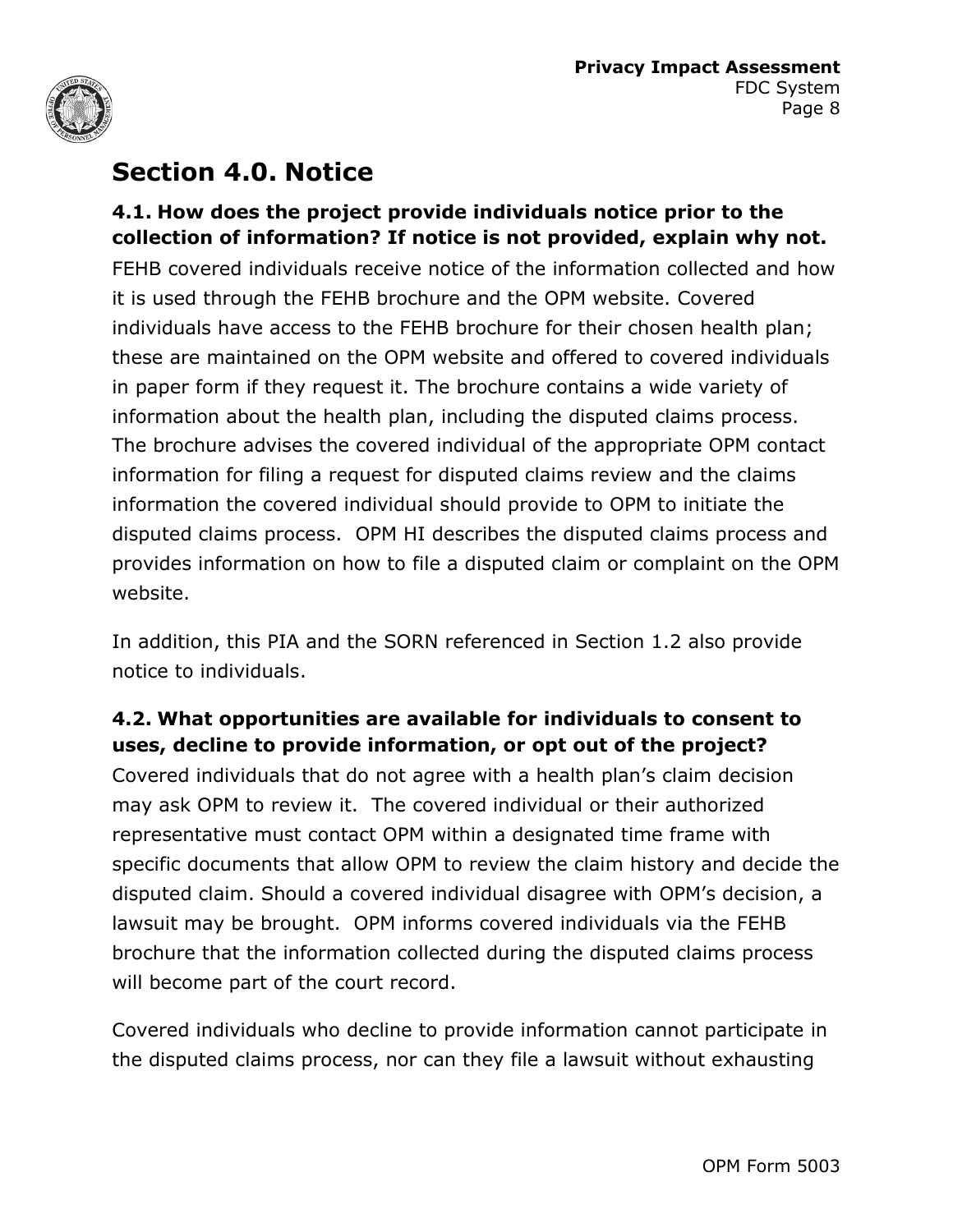

this administrative remedy. There is no way to opt-out of the FDC system other than to decline to file a disputed claim with OPM.

#### **4.3. Privacy Impact Analysis: Related to Notice**

**Privacy Risk:** There is a risk that individuals will not receive adequate notice concerning how their information will be used.

**Mitigation**: This risk is mitigated by providing language in every FEHB brochure that outlines why information is being collected and how it will be used if a disputed claim is filed. OPM also maintains frequently asked questions on the opm.gov website that provide relevant information to individuals.

### **Section 5.0. Data Retention by the Project**

#### **5.1. Explain how long and for what reason the information is retained.**

The electronic records in the FDC system are currently not subject to a NARA-approved retention schedule and are retained as permanent until a schedule is in place. Paper records of disputed claims and complaints are retained pursuant to NARA Schedule Number NC1-146-77-01 INS 4(b) and are currently maintained for five (5) years and then destroyed securely.

The OPM HI is working with OPM's Records Officer to develop a media neutral NARA-approved record retention schedule that will cover all disputed claims and complaints records.

#### **5.2. Privacy Impact Analysis: Related to Retention**

**Privacy Risk**: There is a risk that the disputed claims and complaints records in the system will be retained for longer than needed to meet the business needs for which they were collected.

**Mitigation**: This risk is not currently mitigated; the lack of a NARAapproved schedule requires that the records be retained as permanent. HI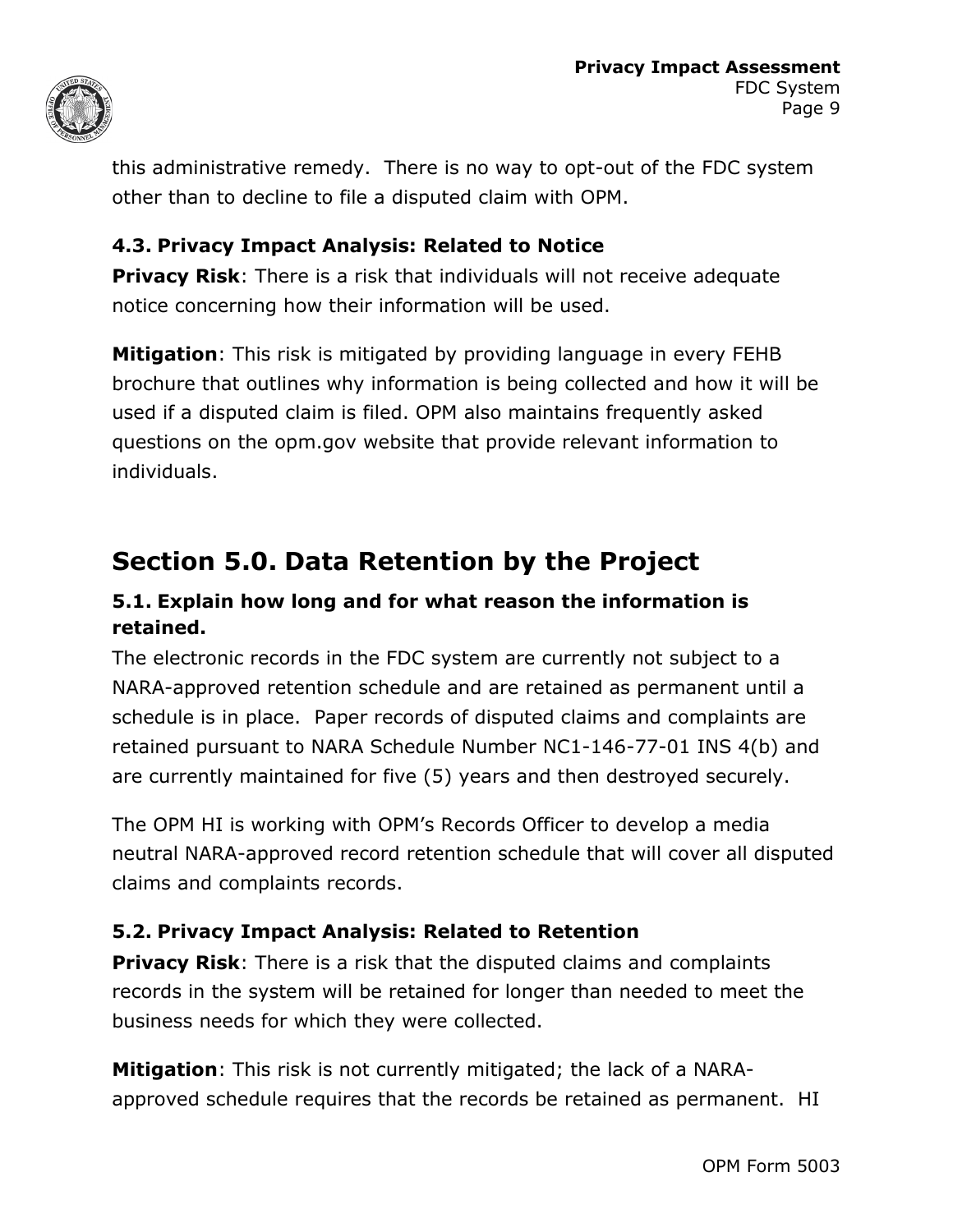

is working with the OPM Records Officer to obtain NARA approval for a new media neutral schedule; once that schedule is approved and HI implements the agreed upon schedule, this risk will be mitigated.

### **Section 6.0. Information Sharing**

#### **6.1. Is information shared outside of OPM as part of the normal agency operations? If so, identify the organization(s) and how the information is accessed and how it is to be used.**

Disputed claims information in the system is routinely shared outside of OPM with the relevant FEHB plan and, in some cases, an Independent Medical Reviewer. The information is electronically relayed both to and from these entities via the FDC system. The information is used to allow the FEHB plan to submit complete records relating to its decision regarding the claim or claims in dispute. The information is also used to submit all relevant claims records to the Independent Medical Reviewer so that the Reviewer may submit an advisory opinion regarding the disputed claim to OPM. OPM may also share information outside of OPM with FEHB plans to investigate and resolve complaints; or with other Federal, State, or local agencies when information indicates or is relevant to a violation or potential violation of civil or criminal law or regulation.

#### **6.2. Describe how the external sharing noted in 6.1 is compatible with the SORN noted in 1.2.**

As noted in Section 1, the records of disputed claims and complaints are currently covered by the OPM/Central-1, Civil Service Retirement and Insurance Records SORN (OPM/Central-1). OPM is in the process of regrouping the records covered by OPM/Central-1 and the records in this system will be covered by the OPM/Central-27, FEHB Disputed Claims and Complaints SORN, once published in the Federal Register. The external sharing noted in 6.1 is compatible with the purposes outlined in both SORNS, which includes review of health benefits claims and the resolution of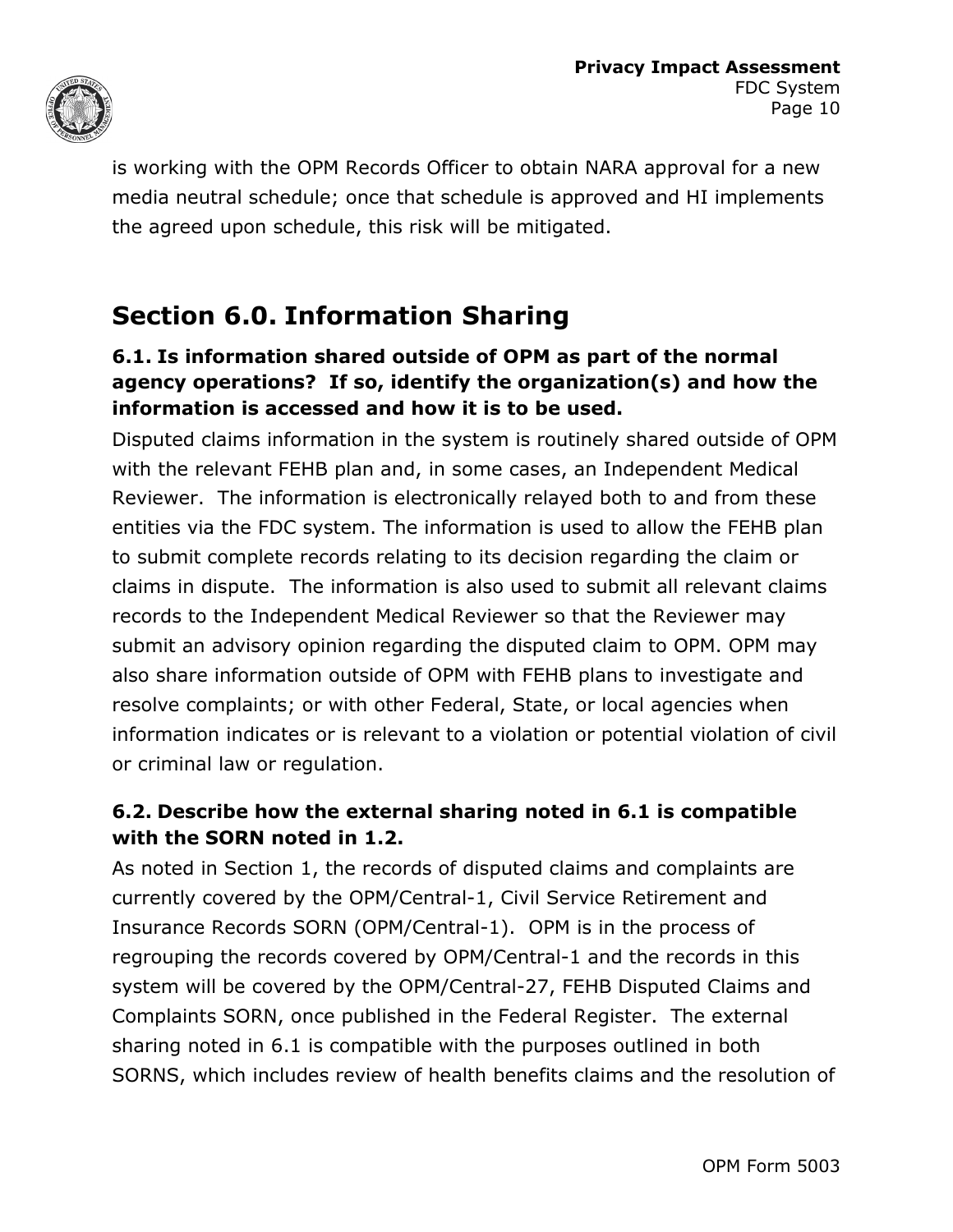

disputed claims and complaints and is disclosed pursuant to appropriate routine uses.

#### **6.3. Does the project place limitations on re-dissemination?**

Re-dissemination of the disputed claims information relayed to or transmitted from the FEHB plan or the Independent Medical Reviewer is not permitted. Pursuant to their contracts with OPM and to relevant Federal laws, both entities are subject to privacy and security requirements related to the handling of PII and PHI.

#### **6.4. Describe how the project maintains a record of any disclosures outside of OPM.**

The FDC system generates audit logs that record the push or pull of data files, including transmissions to and from the FEHB plan or the Independent Medical Reviewer.

#### **6.5. Privacy Impact Analysis: Related to Information Sharing**

**Privacy Risk**: There is a risk that information may be shared outside of the FDC for a purpose that is not consistent with the purpose for which it was collected.

**Mitigation**: This risk is mitigated by training OPM Disputed Claims staff on properly handling the information in the system, including appropriate disclosures. In addition, the contracts with the FEHB plans and the Independent Medical Reviewer clearly define the purpose for which the FEHB covered individuals' information is being provided to them.

### **Section 7.0. Redress**

#### **7.1. What are the procedures that allow individuals to access their information?**

FEHB covered individuals or their authorized representatives may access their health information directly from their FEHB plan. Covered individuals may request access to any records related to their disputed claim or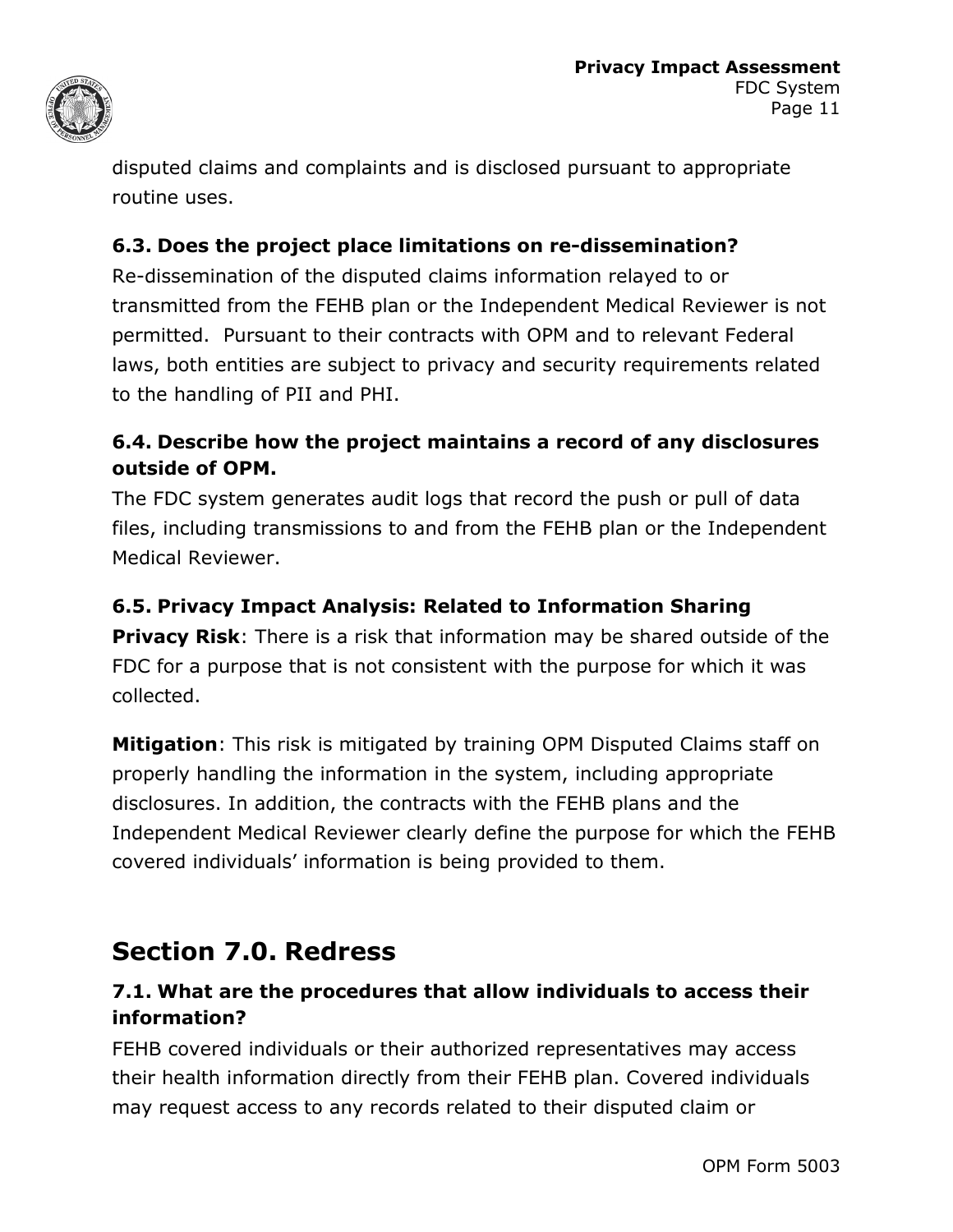

complaint by writing to the Office of Personnel Management, Office of Privacy and Information Management - FOIA, 1900 E Street NW, Washington, DC 20415-7900 or by emailing foia@opm.gov; ATTN: Healthcare and Insurance. Individuals must furnish the following information when making their request: full name, date of birth, FDC control number (if known), signature, reasonable specification of the requested information, and the address to which the information may be sent.

In addition, individuals requesting access must also follow OPM's Privacy Act regulations on verification of identity and access to records (5 CFR part 297).

#### **7.2. What procedures are in place to allow the subject individual to correct inaccurate or erroneous information?**

individuals or their authorized representative may send in new information, new health documentation, and/or previously omitted documentation related to their disputed claim or complaint at any time. In addition, individuals wishing to request amendment of their disputed claims or complaint record may write to the Office of Personnel Management, Office of Privacy and Information Management - FOIA, 1900 E Street NW, Room 5415, Washington, DC 20415-7900 or email foia@opm.gov; ATTN: Healthcare and Insurance. Requests for amendment of records should include the words "PRIVACY ACT AMENDMENT REQUEST" in capital letters at the top of the request letter or in the subject line of the email. Individuals must provide the following information: full name, date of birth, name and address of employing agency or retirement system, precise identification of the information to be amended, and signature.

Individuals requesting amendment of their records must also comply with OPM's Privacy Act regulations regarding verification of identity and access to records (5 CFR 297). OPM may refer amendment requests to other entities when those entities are the original source of the record.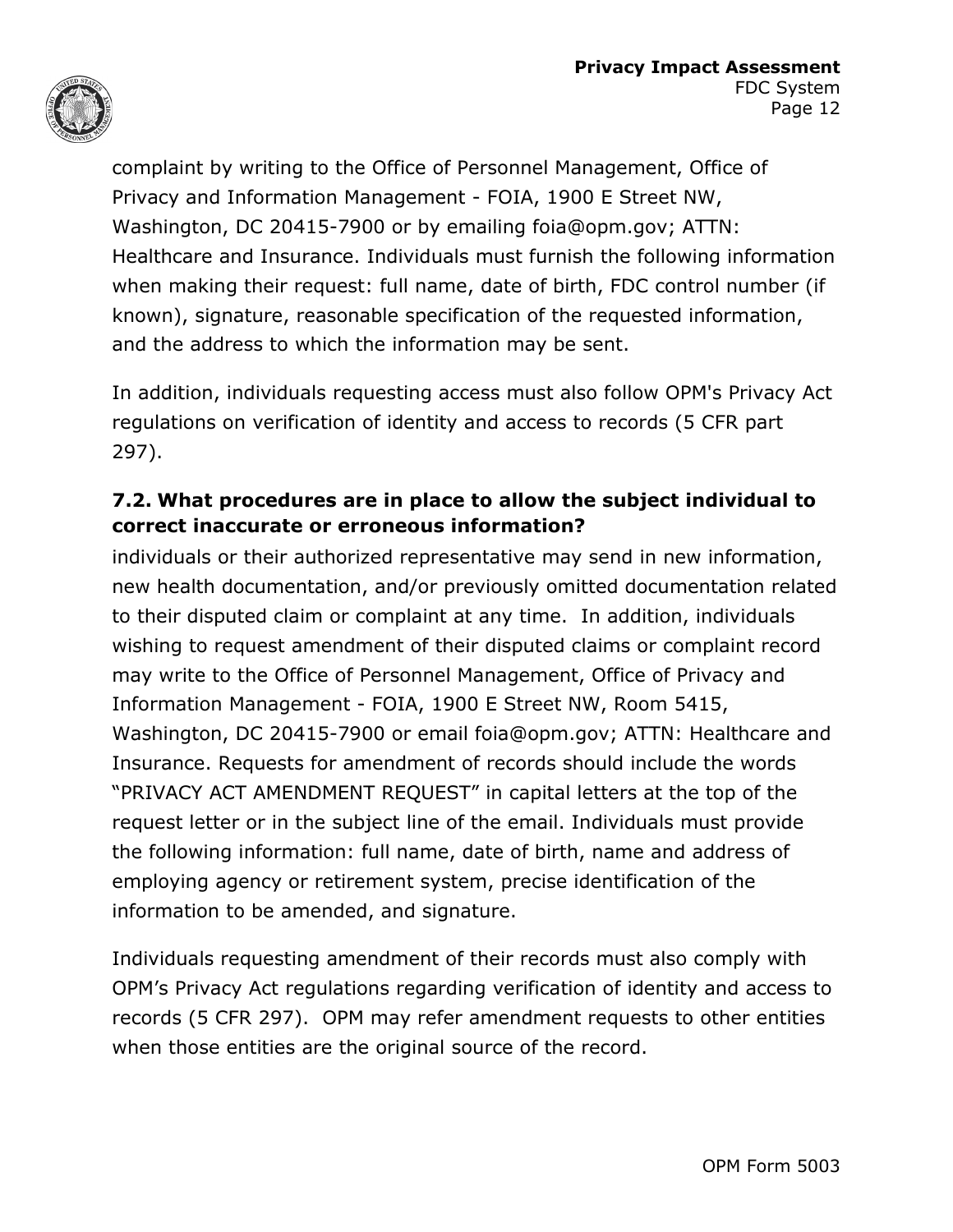

#### **7.3. How does the project notify individuals about the procedures for correcting their information?**

Individuals are notified concerning how to correct their information in the acknowledgment letter sent when OPM accepts their disputed claim for processing. Individuals may also be notified through their communications with OPM Disputed Claims staff, and through the relevant SORN and this PIA.

#### **7.4. Privacy Impact Analysis: Related to Redress**

**Privacy Risk**: There is a risk that FEHB covered individuals submitting a disputed claim or complaint will not know how to access or correct the records in the FDC system

**Mitigation**: This risk is mitigated through OPM Disputed Claims staff, upon inquiry, providing notice to covered individuals concerning how they may access and correct their records in the FDC system, and through publication of this PIA and the relevant SORN.

### **Section 8.0. Auditing and Accountability**

#### **8.1. How does the project ensure that the information is used in accordance with stated practices in the PIA?**

OPM maintains Standard Operating Procedures around the collection and maintenance of the information.

#### **8.2. Describe what privacy training is provided to users either generally or specifically relevant to the project.**

All OPM employees and contractors complete required IT security and privacy awareness training on an annual basis. OPM FEHB Disputed Claims staff also take additional training specific to the system, including general customer service and information handling procedures and sensitivity of the information.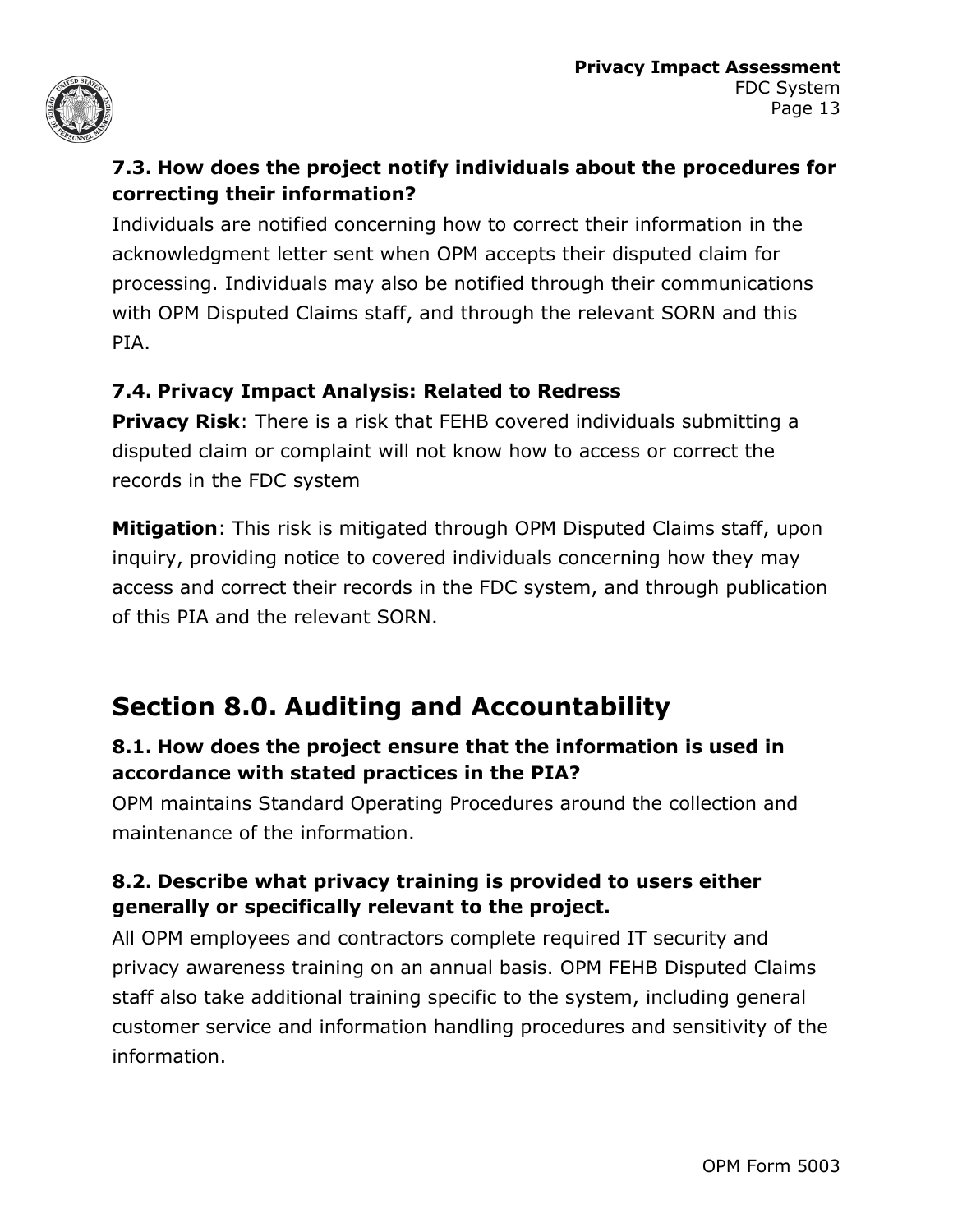

Users from the FEHB plans and from the Independent Medical Reviewer also complete training specific to the system. Pursuant to their contracts with OPM and relevant Federal laws, both entities are subject to privacy and security requirements related to the handling of PII and PHI, including the training of users in these requirements.

#### **8.3. What procedures are in place to determine which users may access the information and how does the project determine who has access?**

User management rights are granted to designated users within the system. FEHB plan and Independent Medical Reviewer users are responsible for selfreporting the names of users who have access to the system and the names of users who should have access revoked. OPM Disputed Claims staff are responsible for managing internal user access based on principles of least privileged access rights.

OPM uses a web-based tool for the system that allows for administrator provided account and role management. The tool allows account managers within the system the ability to create and modify user accounts. Additionally, these same account management users can assign system roles to accounts.

All actions within the tool are fully logged with a date and time of action, data changed with recorded history, and the user responsible for the change. Actions include the creation of or updates to user accounts, the addition of or removal from roles, and any emails triggered by the system through new account creation, password reset, or account unlock actions.